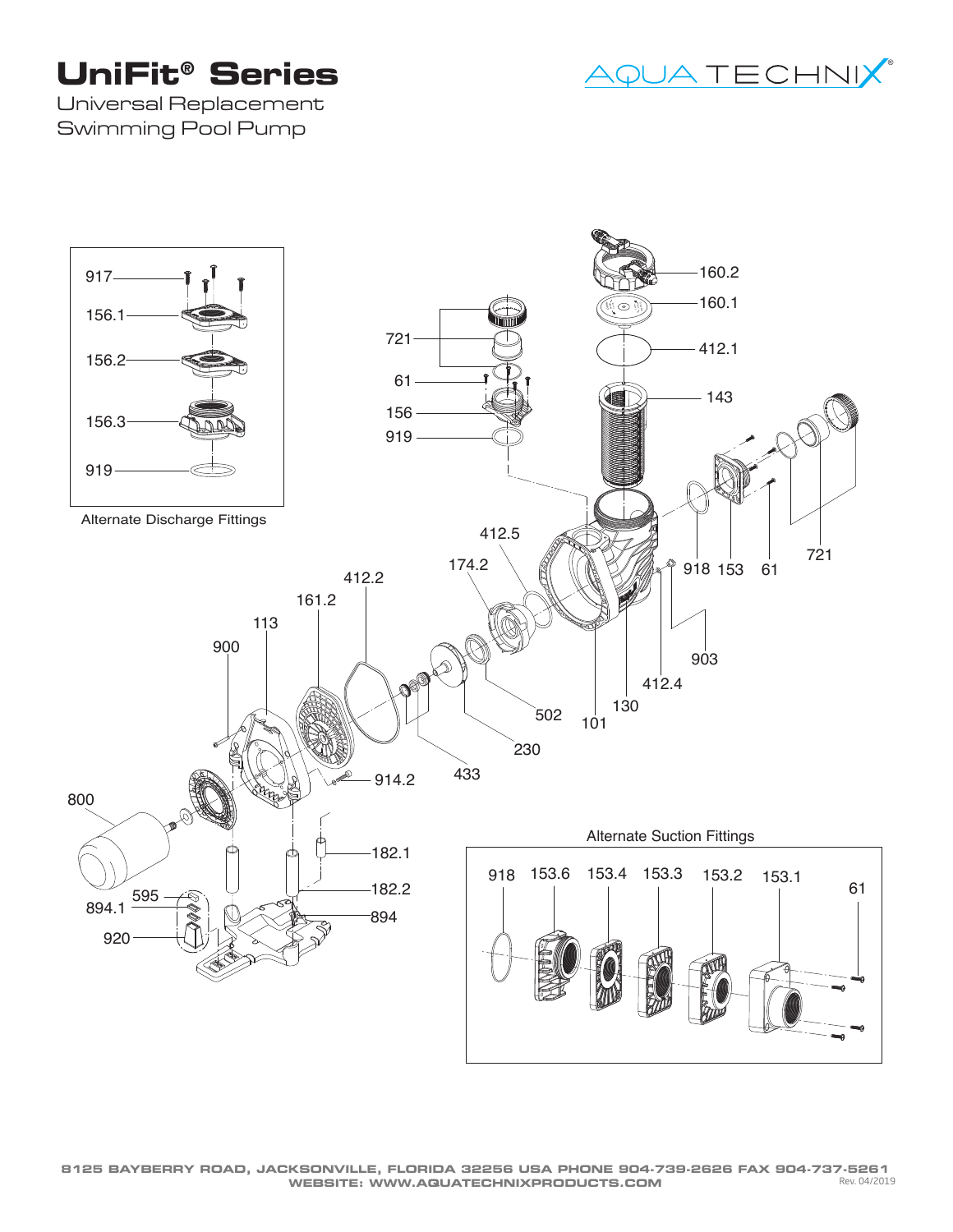## **UniFit® Series**



Universal Replacement Swimming Pool Pump

|                       | <b>Drawing</b>   | Qty             |                                                                                 |                   |
|-----------------------|------------------|-----------------|---------------------------------------------------------------------------------|-------------------|
| Order #               | <b>Number</b>    | <b>Required</b> | <b>Description</b>                                                              | <b>List Price</b> |
| 2921116022            | 160.2            | 1               | LOCK RING WITH HANDLES - LID                                                    | \$35.80           |
| 2901410122            | 101              | $\mathbf{1}$    | <b>CASING</b>                                                                   | 148.50            |
| 2901413002            | 130              | $\overline{c}$  | <b>NAME PLATE</b>                                                               | 2.80              |
| 2901411304            | 113              | $\mathbf{1}$    | <b>FLANGE</b>                                                                   | 46.10             |
| 2901489400            | 894              | 1               | <b>BASE</b>                                                                     | 55.60             |
| 2901416102            | 161              | $\mathbf{1}$    | SEAL HOUSING (-I, -II, -IV, -V, -VI)                                            | 21.80             |
| 2901416103A           | 161              | 1               | SEAL HOUSING (1.65, -III)                                                       | 45.70             |
| 2901417421            | 174.2            | $\mathbf{1}$    | DIFFUSER (-I, -II)                                                              | 31.20             |
| 2921317421            | 174.2            | 1               | DIFFUSER (1.65, -III)                                                           | 19.50             |
| 2901417422            | 174.2            | $\mathbf{1}$    | DIFFUSER (-IV, -V)                                                              | 32.20             |
| 2901417420            | 174.2            | 1               | DIFFUSER (-VI)                                                                  | 24.40             |
| 2920750200            | 502              | $\mathbf{1}$    | FLOATING EYE SEAL (-I, -II)                                                     | 7.80              |
| 2901450700            | 502              | 1               | FLOATING EYE SEAL (-IV, -V)                                                     | 7.30              |
| 2901423130            | 230              | $\mathbf{1}$    | IMPELLER (-I)                                                                   | 46.00             |
| 2901423015            | 230              | 1               | IMPELLER (-II)<br>113 / 5.3mm                                                   | 46.00             |
| 2901423009R           | 230              | $\mathbf{1}$    | IMPELLER (-III) 118 / 5.0mm                                                     | 53.40             |
| 2901423009            | 230              | $\mathbf{1}$    | IMPELLER (1.65 THP) 124 / 5.0mm                                                 | 53.40             |
| 2901423016            | 230              | $\mathbf{1}$    | IMPELLER (-IV) 120 / 8.7mm                                                      | 59.30             |
| 2901423017            | 230              | 1               | 118 / 10.0mm<br>IMPELLER (-V)                                                   | 59.30             |
| 2901423013            | 230              | $\mathbf{1}$    | IMPELLER (-VI) 120 / 7.8mm                                                      | 40.90             |
| 2923591201            | 903              | 1               | DRAIN PLUG - CASING DRAIN (1/4")                                                | 2.90              |
| 2920141240            | 412.4            | $\mathbf{1}$    | O-RING - DRAIN PLUG 11 x 2.5mm                                                  | 1.30              |
| 2921141210            | 412.1            | 1               | O-RING - LID 137 x 5.0mm                                                        | 5.10              |
| 2901441210            | 412.2            | $\mathbf{1}$    | O-RING - CASING 206 x 6.0mm                                                     | 10.10             |
| 2920141210            | 412.5            | $\mathbf{1}$    | O-RING - DIFFUSER 90 x 5.0mm                                                    | 3.40              |
| 2991000091            | 900              | 10              | SCREW - CASING HEX/SLOT M7 x 48mm SS                                            | 4.20              |
| 2901116010            | 160.1            | 1               | LID - CLEAR                                                                     | 19.50             |
| 2921116012B           | <b>NOT SHOWN</b> | $\mathbf{1}$    | LID - CLEAR WITH LED LIGHT                                                      | 42.90             |
| 2920343310            | 433              | 1               | MECHANICAL SEAL (20mm) COMPLETE                                                 | 55.60             |
| 2920110200            | 598              | $\mathbf{1}$    | <b>MOTOR FLANGE - 56 FRAME</b>                                                  | 14.80             |
| 2991400028            | 914.2            | 4               | SCREW - 3/8"-16 x 2" (ALLEN HEAD)                                               | 5.10              |
| 2901414303            | 143              | $\mathbf{1}$    | <b>BASKET - TALL STRAINER</b>                                                   | 29.70             |
| 5879006023            | 61               | 8               | SCREW - 6 x 22mm, A4                                                            | 2.50              |
| 2901441270            | 918              | $\mathbf{1}$    | O-RING - SUCTION FITTING (ALL) 76 x 6.0mm                                       | 3.30              |
| 2901441282            | 919              | 1               | O-RING - DISCHARGE FITTING (ALL) 67 x 6.0mm                                     | 3.90              |
| 2901489420            | 920              | $\mathbf{1}$    | MOTOR SUPPORT - BASE (h=50mm)                                                   | 4.20              |
| 2902089420            | 920.1            | $\mathbf{1}$    | MOTOR SUPPORT - BASE (h=57mm)                                                   | 12.30             |
| 2920889410            | 894.1            | $0 - 7$         | <b>LEGO SPACER</b>                                                              | 0.60              |
| 2901415300A           | 153, 918         | 1               | FITTING - STANDARD SUCTION KIT                                                  | 12.70             |
| 2901415600A           | 156, 919         | 1               | FITTING - STANDARD DISCHARGE KIT                                                | 14.40             |
| 2901418213            | 182.1            | 1               | <b>RISER - FRONT</b>                                                            | 0.80              |
| 2901418223            | 182.2            | $\overline{c}$  | <b>RISER - REAR</b>                                                             | 3.00              |
| 2921770005            | 721              | $\overline{c}$  | SET - 2" PVC UNION COMPLETE - (-1, -11, -111, 1.65, -1V, -V)                    | 13.90             |
| 2921770006            | 721              | $\overline{c}$  | SET - 3" PVC UNION COMPLETE - (-VI)                                             | 32.10             |
| 2500300926            | 721              | 1               | 2" PVC UNION PACKAGE - SUCTION & DISCHARGE (-I, -II, -III, 1.65, -IV, -V) 27.90 |                   |
| 2500300918            | 721              | $\mathbf{1}$    | 3" PVC UNION PACKAGE - SUCTION & DISCHARGE (-VI)                                | 63.80             |
| <b>Optional Parts</b> |                  |                 |                                                                                 |                   |
| 2901415306            | 153.1            | 1               | SUCTION FITTING - 1.5" NPT (Ultra-Flow <sup>®</sup> )                           | 18.10             |
| 2901415316            | 153.1            | 1               | SUCTION FITTING - 2" NPT (Ultra-Flow®)                                          | 17.20             |
| 2901415307            | 153.2            | 1               | SUCTION FITTING - 1.5" NPT (WhisperFlo®/IntelliFlo®)                            | 16.20             |
| 2901415317            | 153.2            | 1               | SUCTION FITTING - 2" NPT (WhisperFlo®/ IntelliFlo®/ Challenger®)                | 15.10             |
| 2901415305            | 153.3            | 1               | SUCTION FITTING - 1.5" NPT (Super Pump® / SuperFlo®)                            | 12.40             |
| 2901415315            | 153.3            | 1               | SUCTION FITTING - 2" NPT (Super Pump® / SuperFlo®)                              | 12.40             |
|                       |                  |                 |                                                                                 |                   |